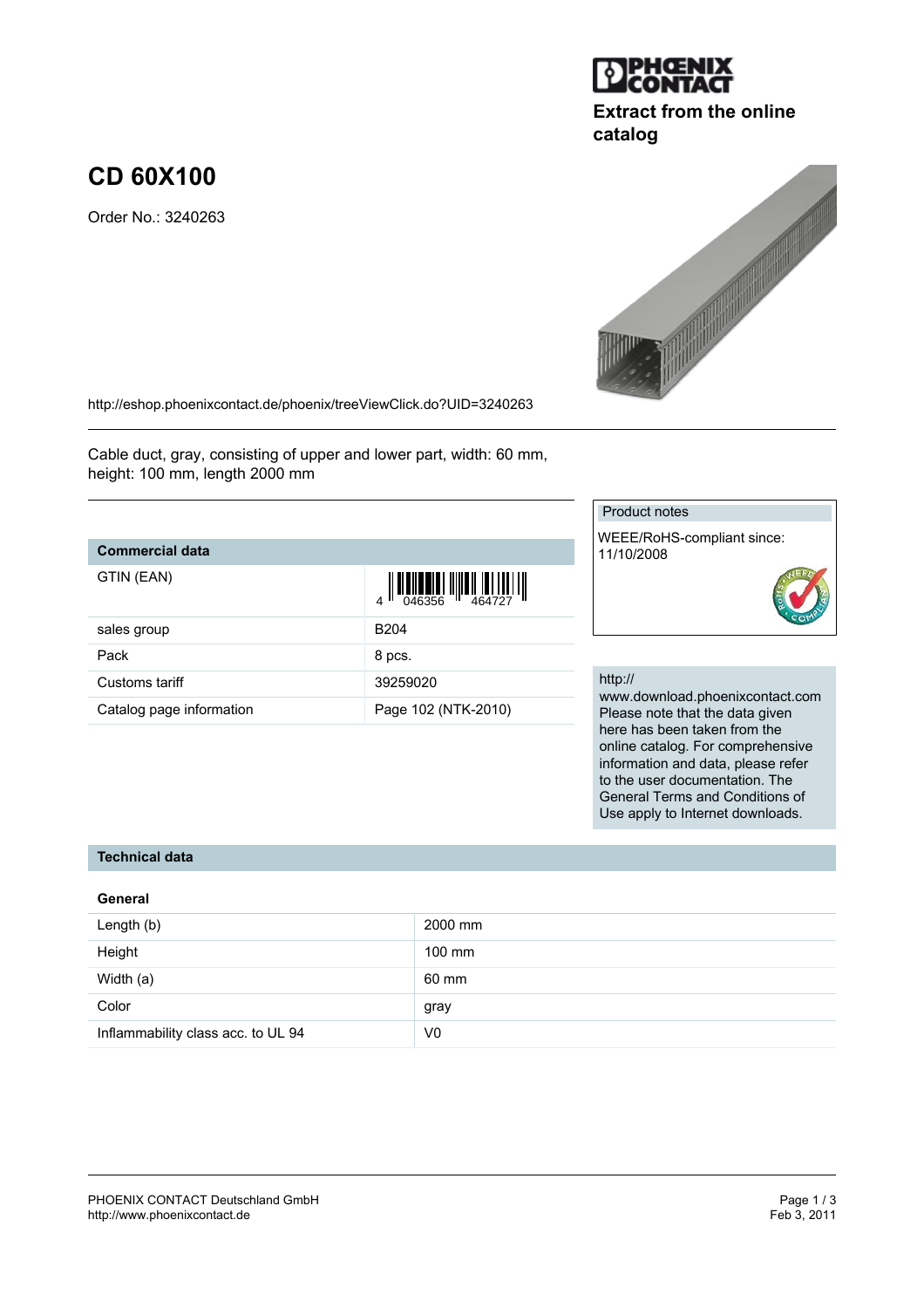|                                 | Ambient temperature (operation) | $-5$ °C $\dots$ 60 °C                                                             |
|---------------------------------|---------------------------------|-----------------------------------------------------------------------------------|
| Material                        |                                 | <b>PVC</b>                                                                        |
|                                 |                                 |                                                                                   |
| <b>Certificates / Approvals</b> |                                 |                                                                                   |
| (SP)                            |                                 |                                                                                   |
| Certification                   |                                 | CSA, UL, VDE-PZI                                                                  |
|                                 |                                 |                                                                                   |
| <b>Accessories</b>              |                                 |                                                                                   |
| Item                            | Designation                     | Description                                                                       |
| General                         |                                 |                                                                                   |
| 3240287                         | CD COVER 60                     | Cover for cable duct, gray, width: 60 mm, length: 2000 mm                         |
| 3240284                         | CD WR                           | Universal wire holding bracket, perforated, for wiring channels                   |
| 3240498                         | RVT-PA4                         | Plastic body-bound rivet, 4 mm diameter, for a material thickness<br>of $1.56$ mm |
| 3240499                         | RVT-PA6                         | Plastic body-bound rivet, 6 mm diameter, for a material thickness<br>of 1.5  6 mm |
| 1212478                         | UNIFOX-RVT P 4                  | Rivet setting tool, for use with RVT-PA 4 plastic body-bound rivets               |
| 1212509                         | UNIFOX-RVT P 6                  | Rivet setting tool, for use with RVT-PA 6 plastic body-bound rivets               |